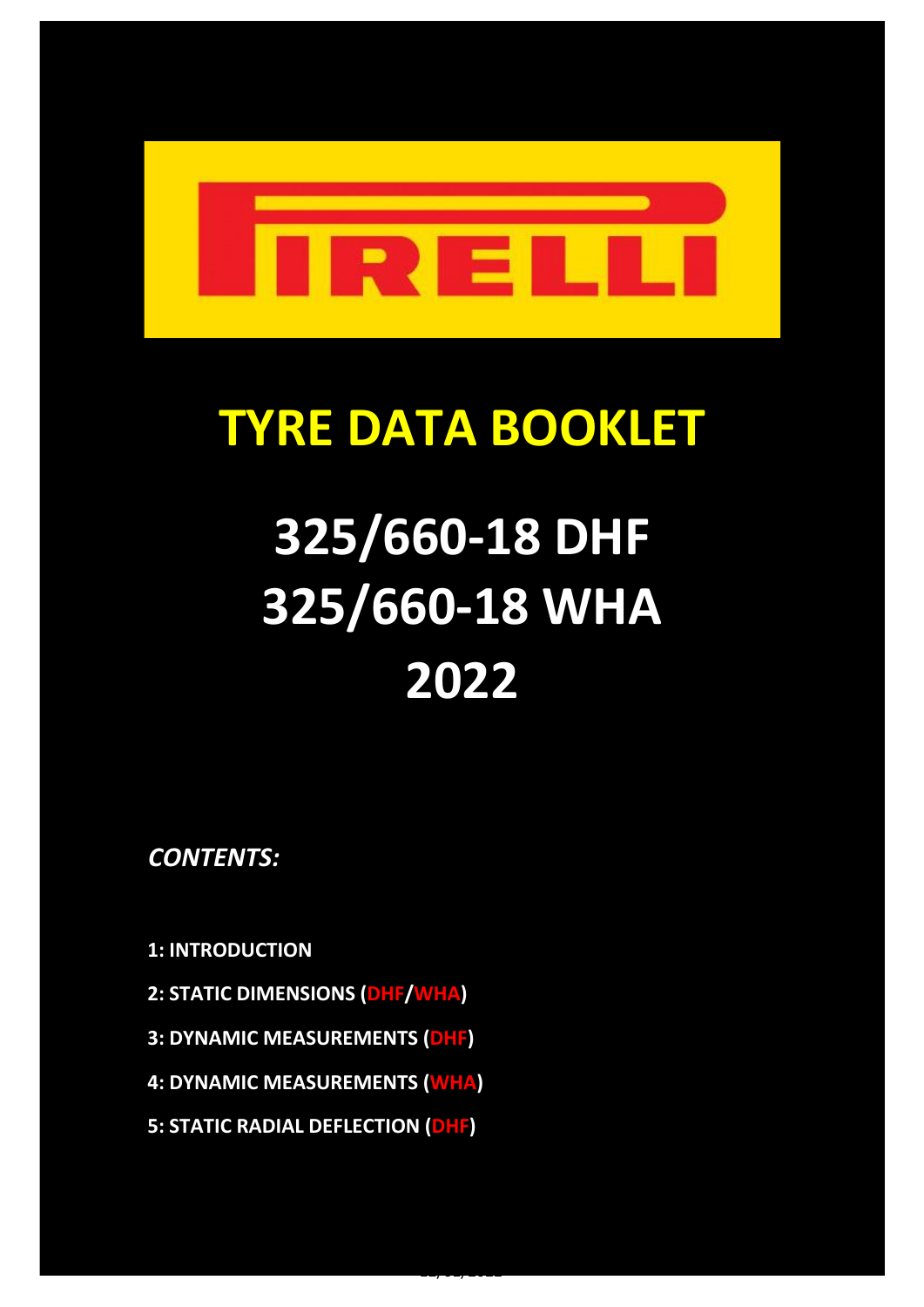

# *INTRODUCTION*

#### **INTRODUCTION**

This document provides the user with technical information regarding several aspects of the tyre characteristics. The data was acquired using indoor testing methods on physical tyres.

For individual car fitments, usage guidelines and prescriptions for camber and pressure please refer to the relevent Pirelli Technical Booklet, which is included as part of this Pirelli Data Package.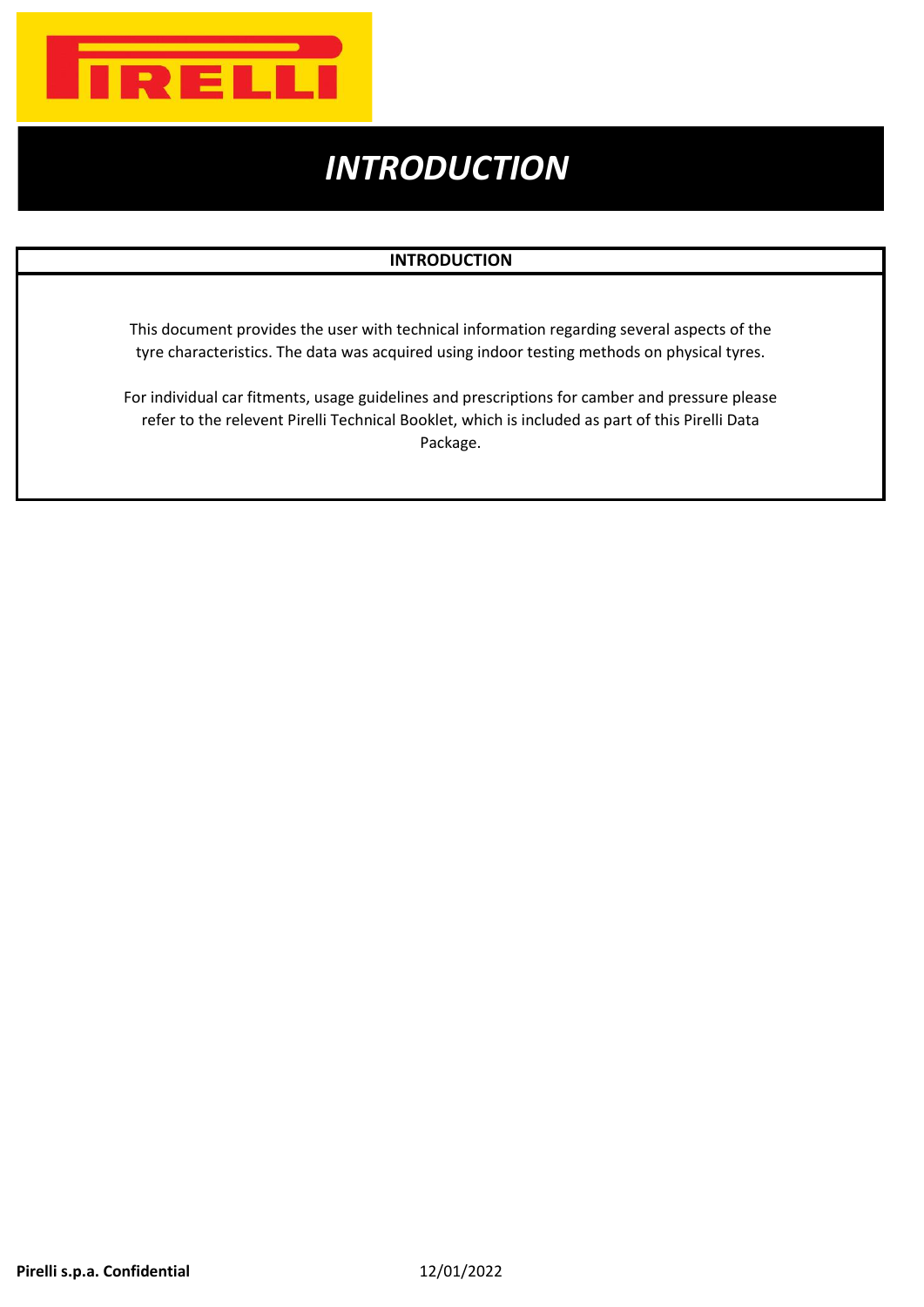

# *STATIC MEASUREMENTS*

| <b>Slick Tyres</b> |                     |               |                         |                  |  |  |  |  |  |
|--------------------|---------------------|---------------|-------------------------|------------------|--|--|--|--|--|
| Size &             | Nominal Weight      | Max Width (C) | Circumference $(\pi D)$ | Tread Width (Cb) |  |  |  |  |  |
| <b>Fitment</b>     | (kilograms)<br>(mm) |               | (mm)                    | (mm)             |  |  |  |  |  |
| 325/660-18         |                     |               |                         |                  |  |  |  |  |  |
| <b>DHF</b>         | 10.0                | 331           | 2077                    | 295              |  |  |  |  |  |
| 18"x12.0J          |                     |               |                         |                  |  |  |  |  |  |

| <b>Wet Tyres</b> |                |               |                         |                  |  |  |  |  |  |
|------------------|----------------|---------------|-------------------------|------------------|--|--|--|--|--|
| Size &           | Nominal Weight | Max Width (C) | Circumference $(\pi D)$ | Tread Width (Cb) |  |  |  |  |  |
| <b>Fitment</b>   | (kilograms)    | (mm)          | (mm)                    | (mm)             |  |  |  |  |  |
| 325/660-18       |                |               |                         |                  |  |  |  |  |  |
| <b>WHA</b>       | ТВА            | 326           | 2086                    | TBA              |  |  |  |  |  |
| 18"x12.0J        |                |               |                         |                  |  |  |  |  |  |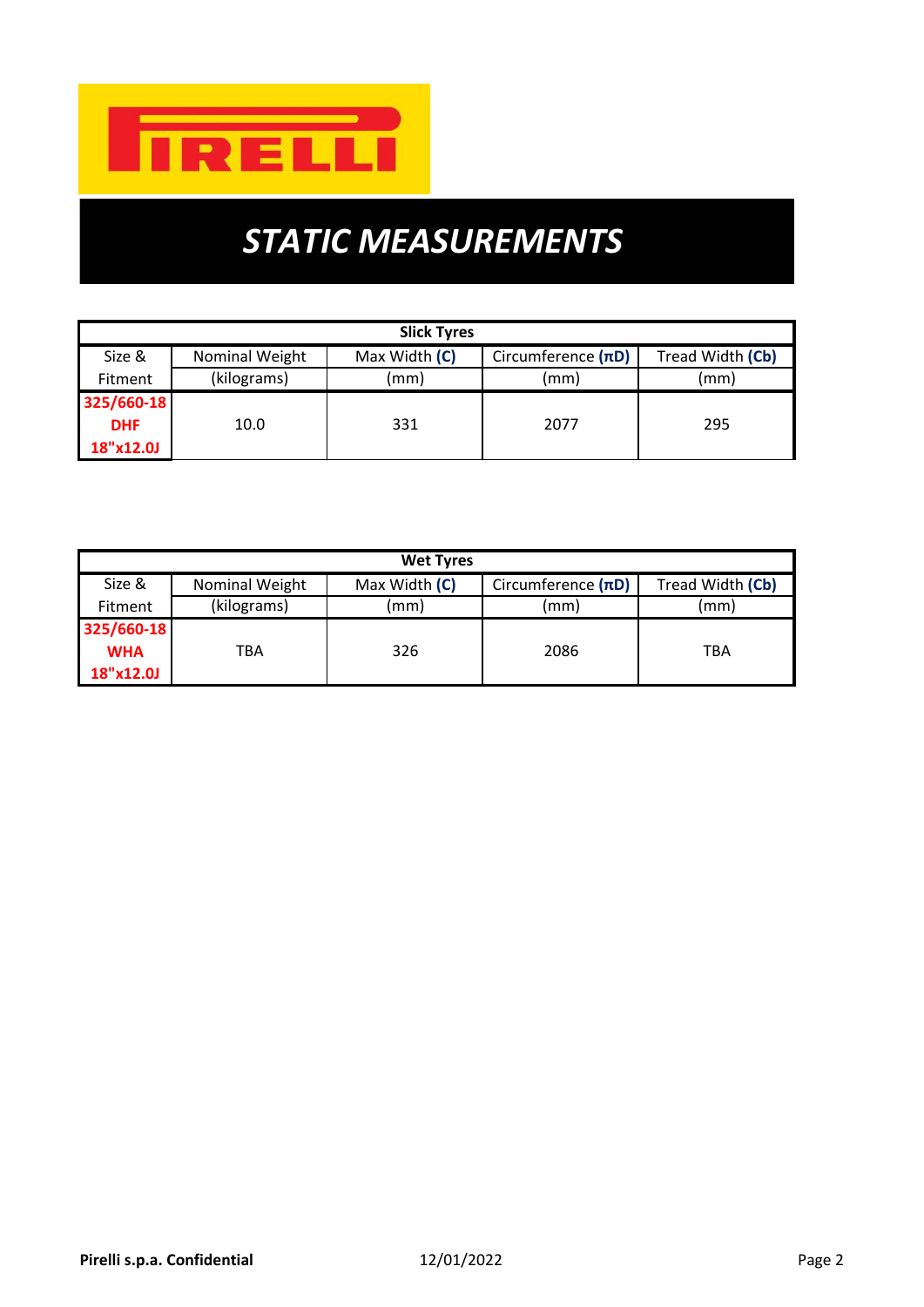

# **DYNAMIC MEASUREMENTS @ 2.0bar (29psi), CA 0.0°**

#### *325/660-18x12.0J DHF*

SPEED [km/h]

SPEED [km/h]

|                  |       |       | <b>LOADED RADIUS</b> |       |       |          | <b>ROLLING RADIUS</b> |       |           |       |       |       |
|------------------|-------|-------|----------------------|-------|-------|----------|-----------------------|-------|-----------|-------|-------|-------|
|                  |       |       | LOAD [kg]            |       |       |          |                       |       | LOAD [kg] |       |       |       |
|                  | 150   | 300   | 450                  | 600   | 750   |          |                       | 150   | 300       | 450   | 600   | 750   |
| <b>20</b>        | 326.9 | 321.9 | 317.5                | 312.8 | 308.1 |          | 20I                   | 325.7 | 324.4     | 323.8 | 323.5 | 323.2 |
| 60 <sup>1</sup>  | 326.9 | 322.1 | 317.6                | 312.9 | 308.1 |          | 60 <sup>1</sup>       | 325.6 | 324.4     | 323.9 | 323.6 | 323.3 |
| 100 <sup>1</sup> | 327.0 | 322.3 | 317.8                | 313.2 | 308.3 |          | 100                   | 325.7 | 324.5     | 324.0 | 323.7 | 323.5 |
| 140 <sup> </sup> | 327.2 | 322.6 | 318.1                | 313.5 | 308.6 | $[km/h]$ | 140                   | 325.9 | 324.7     | 324.2 | 323.9 | 323.7 |
| 180 <sup> </sup> | 327.5 | 323.0 | 318.5                | 313.9 | 309.0 | $\Box$   | 180 <sup> </sup>      | 326.2 | 324.9     | 324.5 | 324.2 | 324.0 |
| 220 <b>1</b>     | 327.9 | 323.5 | 319.0                | 314.4 | 309.6 | ⊞        | 220                   | 326.5 | 325.3     | 324.9 | 324.6 | 324.3 |
| 260 <b>1</b>     | 328.3 | 324.0 | 319.6                | 315.0 | 310.4 | 95       | 260                   | 327.0 | 325.8     | 325.3 | 325.0 | 324.8 |
| 280 <b>1</b>     | 328.6 | 324.3 | 320.0                | 315.3 | 310.8 |          | 280                   | 327.3 | 326.0     | 325.6 | 325.3 | 325.0 |
| 300 <b>1</b>     | 328.9 | 324.7 | 320.4                | 315.7 | 311.3 |          | 300                   | 327.6 | 326.3     | 325.8 | 325.6 | 325.2 |

#### *LOADED RADIUS ROLLING RADIUS*

|              | LOAD [kg] |       |       |       |       |        |                  | LOAD [kg] |       |       |       |       |
|--------------|-----------|-------|-------|-------|-------|--------|------------------|-----------|-------|-------|-------|-------|
|              | 150       | 300   | 450   | 600   | 750   |        |                  | 150       | 300   | 450   | 600   | 750   |
| <b>20</b>    | 326.9     | 321.9 | 317.5 | 312.8 | 308.1 |        | 20I              | 325.7     | 324.4 | 323.8 | 323.5 | 323.2 |
| 60           | 326.9     | 322.1 | 317.6 | 312.9 | 308.1 |        | 60 <sup>1</sup>  | 325.6     | 324.4 | 323.9 | 323.6 | 323.3 |
| 100 <b>1</b> | 327.0     | 322.3 | 317.8 | 313.2 | 308.3 |        | 100              | 325.7     | 324.5 | 324.0 | 323.7 | 323.5 |
| 140          | 327.2     | 322.6 | 318.1 | 313.5 | 308.6 | [km/h] | 140I             | 325.9     | 324.7 | 324.2 | 323.9 | 323.7 |
| 180          | 327.5     | 323.0 | 318.5 | 313.9 | 309.0 |        | 180 <sup> </sup> | 326.2     | 324.9 | 324.5 | 324.2 | 324.0 |
| 220l         | 327.9     | 323.5 | 319.0 | 314.4 | 309.6 | SPEED  | <b>220</b>       | 326.5     | 325.3 | 324.9 | 324.6 | 324.3 |
| 260 <b>1</b> | 328.3     | 324.0 | 319.6 | 315.0 | 310.4 |        | 260 <b>I</b>     | 327.0     | 325.8 | 325.3 | 325.0 | 324.8 |
| 280l         | 328.6     | 324.3 | 320.0 | 315.3 | 310.8 |        | 280              | 327.3     | 326.0 | 325.6 | 325.3 | 325.0 |
| 300l         | 328.9     | 324.7 | 320.4 | 315.7 | 311.3 |        | 300 <sup>1</sup> | 327.6     | 326.3 | 325.8 | 325.6 | 325.2 |



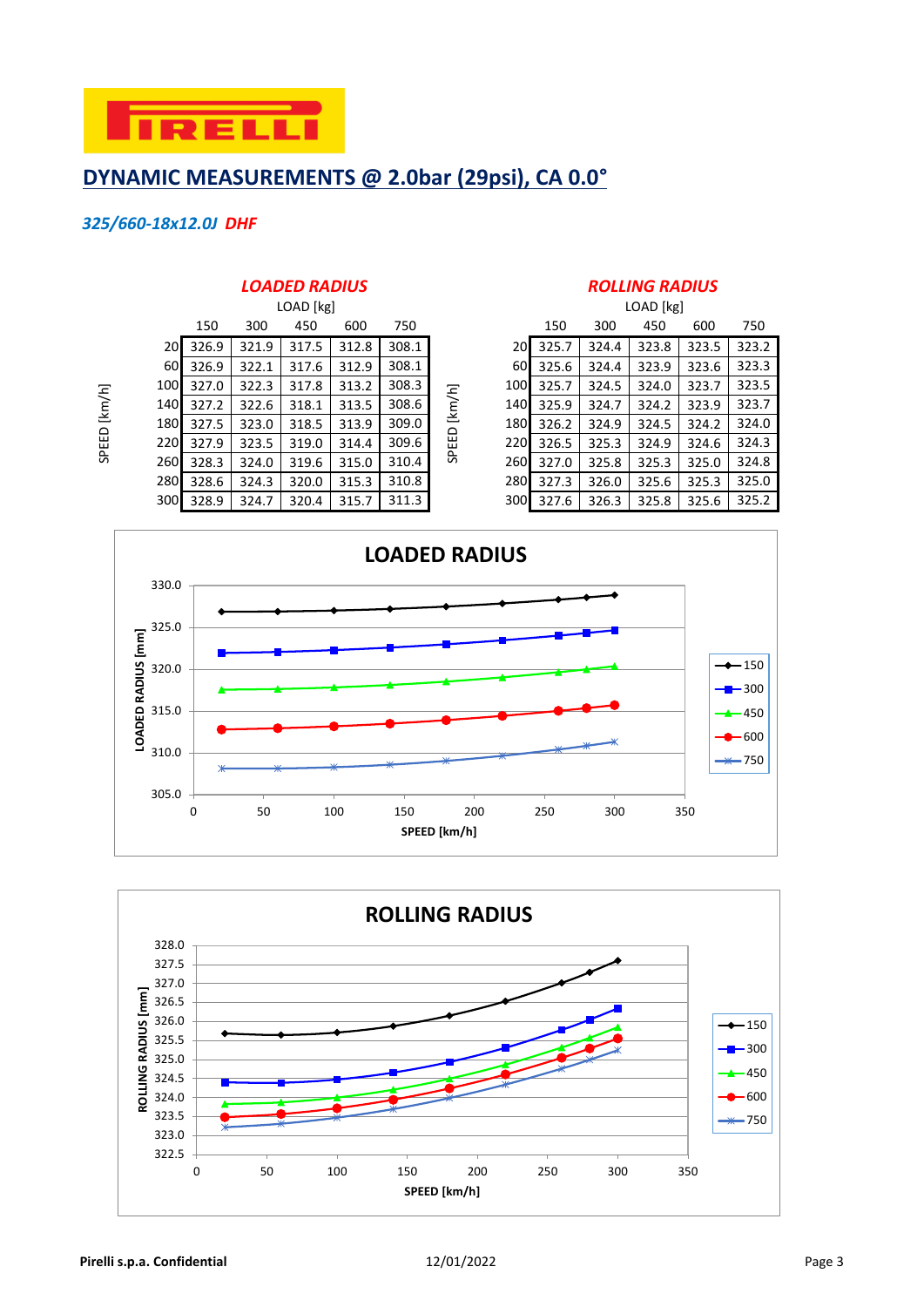

### **DYNAMIC MEASUREMENTS @ 2.0bar (29.0psi), CA 0.0°**

#### *325/660-18x12.0J WHA*



|            | LOAD [kg] |       |       |       |       |       |  |  |  |  |  |  |
|------------|-----------|-------|-------|-------|-------|-------|--|--|--|--|--|--|
|            | 51        | 153   | 331   | 510   | 637   | 765   |  |  |  |  |  |  |
| <b>LOO</b> | 329.9     | 327.5 | 325.8 | 325.0 | 324.6 | 324.2 |  |  |  |  |  |  |
| L80        | 330.8     | 328.4 | 326.7 | 326.0 | 325.6 | 325.2 |  |  |  |  |  |  |
| 250        | 332.1     | 329.6 | 328.0 | 327.2 | 326.9 | 326.6 |  |  |  |  |  |  |
|            |           |       |       |       |       |       |  |  |  |  |  |  |
|            |           |       |       |       |       |       |  |  |  |  |  |  |
|            |           |       |       |       |       |       |  |  |  |  |  |  |
|            |           |       |       |       |       |       |  |  |  |  |  |  |
|            |           |       |       |       |       |       |  |  |  |  |  |  |
|            |           |       |       |       |       |       |  |  |  |  |  |  |



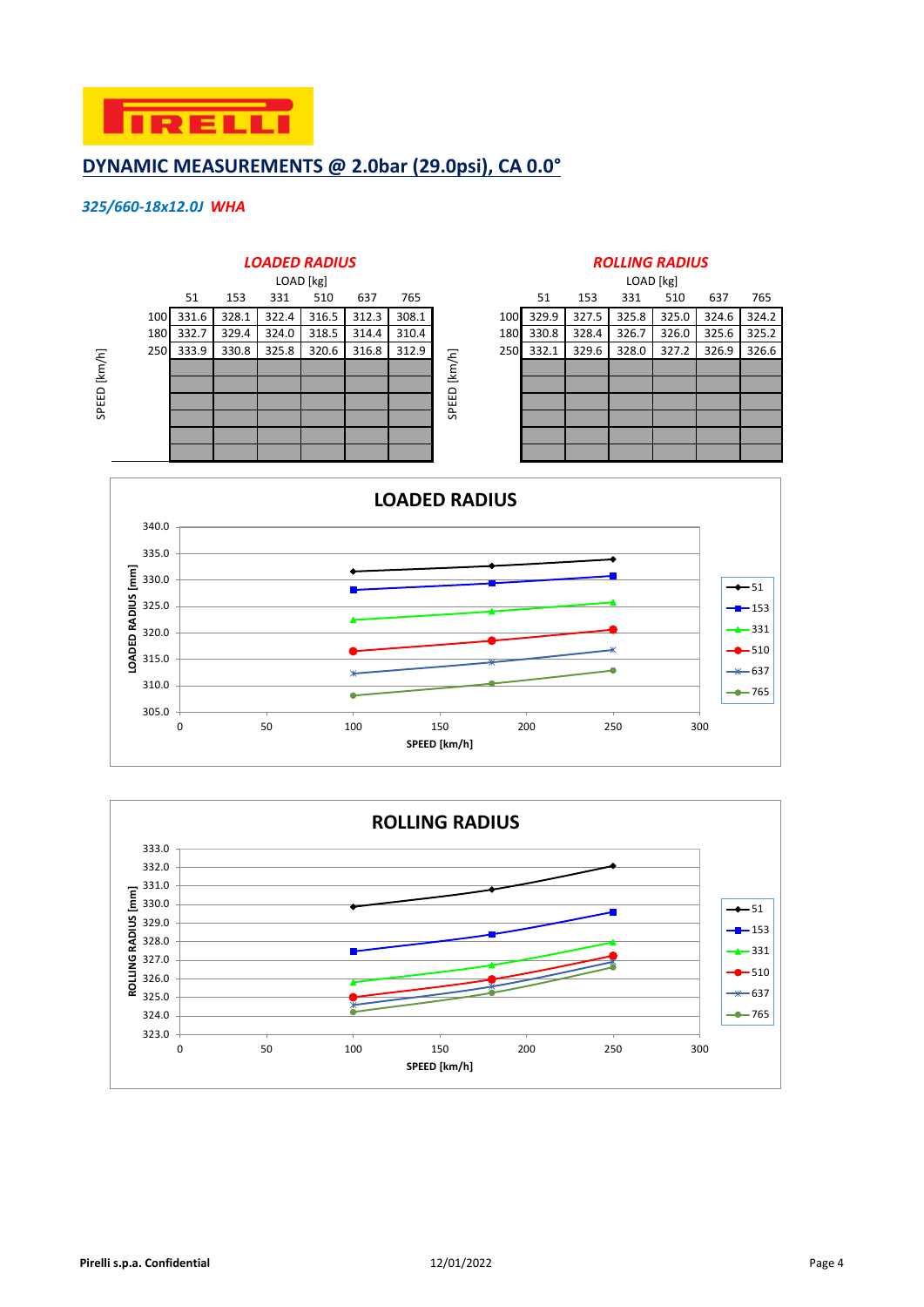

# *STATIC RADIAL DEFLECTION – 325/660-18x12.0J @ CA 0.0 ° DHF*

|           | <b>Inflation Pressure [bar]</b> |                  |      |      |      |      |      |  |  |  |
|-----------|---------------------------------|------------------|------|------|------|------|------|--|--|--|
| Load [kg] | 2.6                             | $\overline{2.4}$ | 2.2  | 2.0  | 1.8  | 1.6  | 1.4  |  |  |  |
| 0         | 0.0                             | 0.0              | 0.0  | 0.0  | 0.0  | 0.0  | 0.0  |  |  |  |
| 25        | 1.0                             | 1.0              | 1.1  | 1.1  | 1.1  | 1.2  | 1.2  |  |  |  |
| 50        | 1.9                             | 2.0              | 2.0  | 2.1  | 2.1  | 2.3  | 2.5  |  |  |  |
| 75        | 2.6                             | 2.7              | 2.8  | 3.0  | 3.0  | 3.2  | 3.5  |  |  |  |
| 100       | 3.4                             | 3.4              | 3.6  | 3.8  | 3.9  | 4.2  | 4.6  |  |  |  |
| 125       | 4.2                             | 4.3              | 4.4  | 4.7  | 5.0  | 5.3  | 5.7  |  |  |  |
| 150       | 4.8                             | 5.0              | 5.2  | 5.4  | 5.8  | 6.1  | 6.6  |  |  |  |
| 175       | 5.4                             | 5.6              | 5.8  | 6.2  | 6.5  | 6.9  | 7.6  |  |  |  |
| 200       | 5.9                             | 6.2              | 6.5  | 6.9  | 7.2  | 7.7  | 8.4  |  |  |  |
| 225       | 6.5                             | 6.7              | 7.1  | 7.6  | 7.9  | 8.5  | 9.3  |  |  |  |
| 250       | 7.1                             | 7.3              | 7.6  | 8.3  | 8.6  | 9.2  | 10.1 |  |  |  |
| 275       | 7.6                             | 8.0              | 8.3  | 8.9  | 9.2  | 9.9  | 10.9 |  |  |  |
| 300       | 8.2                             | 8.5              | 8.8  | 9.5  | 10.0 | 10.7 | 11.7 |  |  |  |
| 325       | 8.7                             | 9.0              | 9.5  | 10.2 | 10.6 | 11.5 | 12.5 |  |  |  |
| 350       | 9.2                             | 9.6              | 10.1 | 10.8 | 11.4 | 12.3 | 13.6 |  |  |  |
| 375       | 9.8                             | 10.2             | 10.6 | 11.5 | 12.2 | 13.1 | 14.4 |  |  |  |
| 400       | 10.3                            | 10.7             | 11.4 | 12.1 | 12.8 | 13.9 | 15.2 |  |  |  |
| 425       | 10.9                            | 11.3             | 12.0 | 12.8 | 13.6 | 14.7 | 16.1 |  |  |  |
| 450       | 11.4                            | 11.9             | 12.5 | 13.5 | 14.3 | 15.6 | 17.1 |  |  |  |
| 475       | 12.0                            | 12.6             | 13.3 | 14.2 | 15.0 | 16.3 | 17.9 |  |  |  |
| 500       | 12.5                            | 13.1             | 13.9 | 14.8 | 15.7 | 17.2 | 18.8 |  |  |  |
| 525       | 13.1                            | 13.7             | 14.4 | 15.6 | 16.5 | 17.9 | 19.6 |  |  |  |
| 550       | 13.6                            | 14.3             | 15.2 | 16.2 | 17.3 | 18.7 | 20.5 |  |  |  |
| 575       | 14.2                            | 15.0             | 15.8 | 17.0 | 17.9 | 19.5 | 21.3 |  |  |  |
| 600       | 14.8                            | 15.6             | 16.3 | 17.5 | 18.7 | 20.2 | 22.1 |  |  |  |
| 625       | 15.4                            | 16.1             | 17.1 | 18.3 | 19.4 | 21.0 | 22.9 |  |  |  |
| 650       | 16.0                            | 16.6             | 17.7 | 18.9 | 20.0 | 21.7 | 23.6 |  |  |  |
| 675       | 16.6                            | 17.3             | 18.2 | 19.6 | 20.8 | 22.4 | 24.4 |  |  |  |
| 700       | 17.1                            | 17.9             | 18.9 | 20.2 | 21.4 | 23.1 | 25.2 |  |  |  |
| 725       | 17.7                            | 18.5             | 19.5 | 20.8 | 22.2 | 23.9 | 26.0 |  |  |  |
| 750       | 18.2                            | 19.1             | 20.1 | 21.5 | 22.9 | 24.7 | 26.8 |  |  |  |
| 775       |                                 |                  |      |      |      |      |      |  |  |  |
| 800       |                                 |                  |      |      |      |      |      |  |  |  |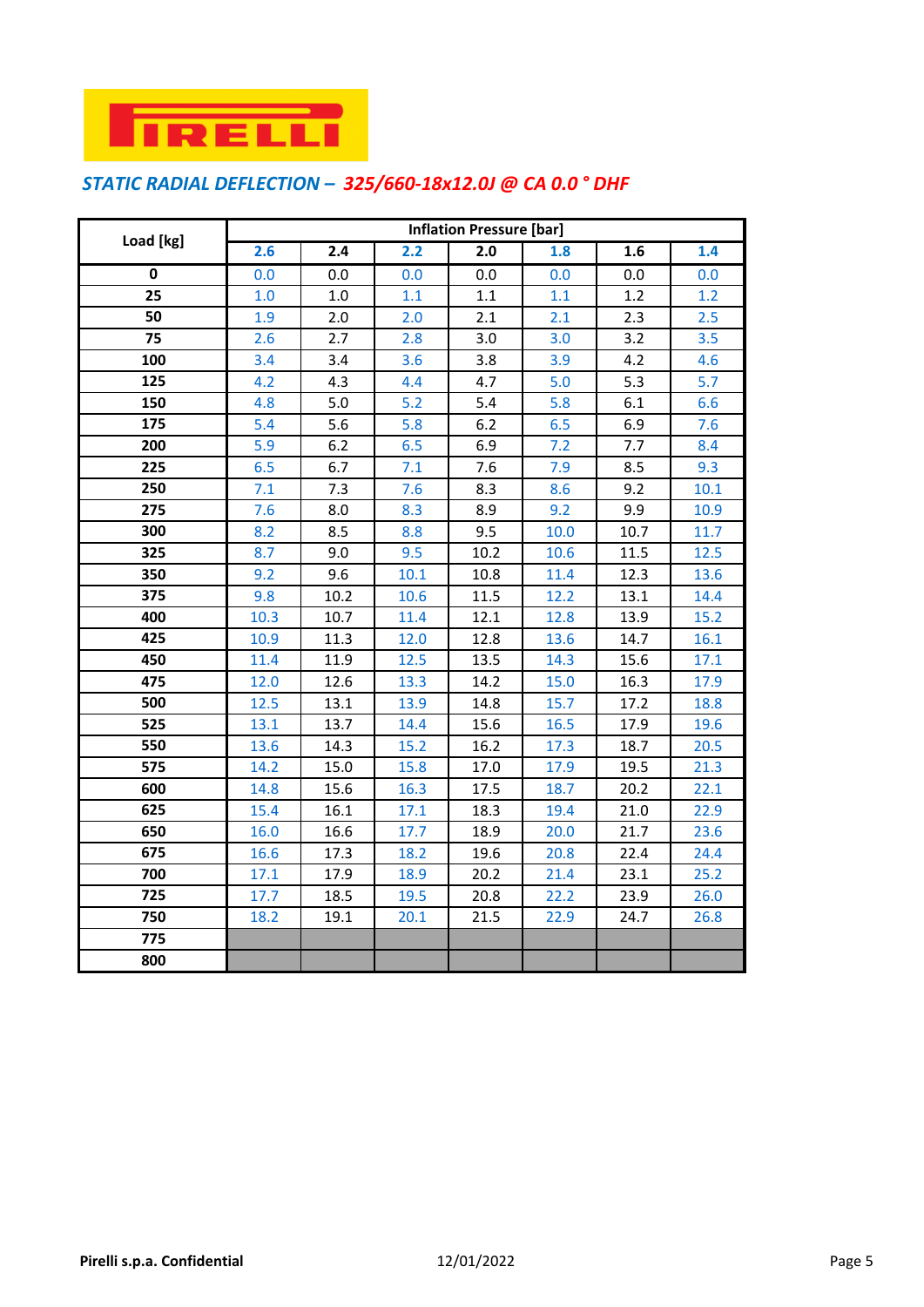

### *STATIC RADIAL DEFLECTION – 325/660-18x12.0J @ CA 0.0° DHF*

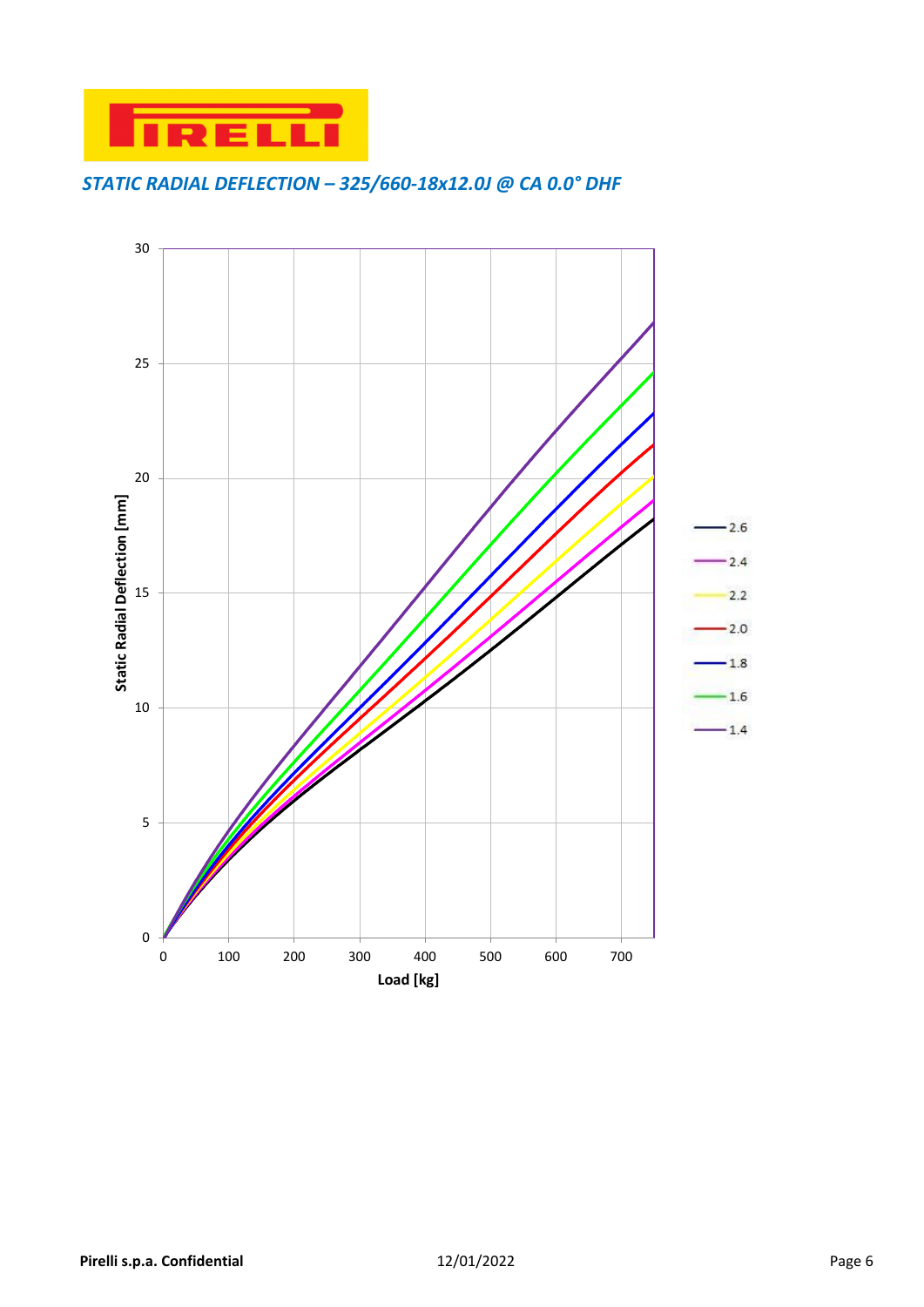

# *STATIC RADIAL DEFLECTION – 325/660-18x12.0J @ CA -3.0 ° DHF*

|           | <b>Inflation Pressure [bar]</b> |                  |      |                  |      |      |      |  |  |  |
|-----------|---------------------------------|------------------|------|------------------|------|------|------|--|--|--|
| Load [kg] | 2.6                             | $\overline{2.4}$ | 2.2  | $\overline{2.0}$ | 1.8  | 1.6  | 1.4  |  |  |  |
| 0         | 0.0                             | 0.0              | 0.0  | 0.0              | 0.0  | 0.0  | 0.0  |  |  |  |
| 25        | 0.9                             | 0.9              | 1.0  | 1.1              | 1.1  | 1.1  | 1.1  |  |  |  |
| 50        | 1.8                             | 1.9              | 2.0  | 2.1              | 2.2  | 2.3  | 2.5  |  |  |  |
| 75        | 2.5                             | 2.7              | 2.8  | 3.0              | 3.1  | 3.3  | 3.6  |  |  |  |
| 100       | 3.3                             | 3.5              | 3.6  | 3.9              | 4.1  | 4.4  | 4.8  |  |  |  |
| 125       | 4.2                             | 4.4              | 4.7  | 4.9              | 5.2  | 5.5  | 6.0  |  |  |  |
| 150       | 4.9                             | 5.2              | 5.4  | 5.7              | 6.0  | 6.5  | 7.0  |  |  |  |
| 175       | 5.6                             | 5.9              | 6.1  | 6.5              | 6.8  | 7.4  | 8.1  |  |  |  |
| 200       | 6.2                             | 6.5              | 6.8  | 7.2              | 7.7  | 8.2  | 8.9  |  |  |  |
| 225       | 6.8                             | 7.1              | 7.5  | 7.9              | 8.5  | 9.1  | 9.9  |  |  |  |
| 250       | 7.4                             | 7.8              | 8.2  | 8.6              | 9.2  | 10.0 | 10.8 |  |  |  |
| 275       | 8.1                             | 8.4              | 8.9  | 9.4              | 10.1 | 10.8 | 11.7 |  |  |  |
| 300       | 8.6                             | 9.0              | 9.4  | 10.1             | 10.8 | 11.6 | 12.7 |  |  |  |
| 325       | 9.2                             | 9.7              | 10.2 | 10.8             | 11.6 | 12.4 | 13.6 |  |  |  |
| 350       | 9.8                             | 10.3             | 10.9 | 11.6             | 12.3 | 13.3 | 14.6 |  |  |  |
| 375       | 10.4                            | 10.8             | 11.6 | 12.2             | 13.1 | 14.1 | 15.4 |  |  |  |
| 400       | 11.0                            | 11.5             | 12.3 | 13.0             | 13.8 | 14.9 | 16.2 |  |  |  |
| 425       | 11.6                            | 12.2             | 12.8 | 13.7             | 14.6 | 15.7 | 17.3 |  |  |  |
| 450       | 12.2                            | 12.7             | 13.6 | 14.3             | 15.4 | 16.5 | 18.1 |  |  |  |
| 475       | 12.8                            | 13.4             | 14.2 | 15.1             | 16.1 | 17.3 | 18.9 |  |  |  |
| 500       | 13.5                            | 14.1             | 14.9 | 15.7             | 16.8 | 18.1 | 19.7 |  |  |  |
| 525       | 14.0                            | 14.6             | 15.5 | 16.4             | 17.6 | 18.9 | 20.6 |  |  |  |
| 550       | 14.6                            | 15.2             | 16.1 | 17.0             | 18.2 | 19.7 | 21.4 |  |  |  |
| 575       | 15.1                            | 15.7             | 16.8 | 17.7             | 18.9 | 20.5 | 22.3 |  |  |  |
| 600       | 15.7                            | 16.4             | 17.3 | 18.4             | 19.7 | 21.2 | 23.1 |  |  |  |
| 625       | 16.3                            | 17.0             | 17.9 | 19.0             | 20.3 | 21.9 | 23.9 |  |  |  |
| 650       | 17.0                            | 17.6             | 18.6 | 19.7             | 21.1 | 22.7 | 24.7 |  |  |  |
| 675       | 17.5                            | 18.1             | 19.2 | 20.4             | 21.7 | 23.5 | 25.5 |  |  |  |
| 700       | 18.1                            | 18.7             | 19.7 | 21.0             | 22.5 | 24.2 | 26.4 |  |  |  |
| 725       | 18.7                            | 19.2             | 20.3 | 21.6             | 23.1 | 24.9 | 27.2 |  |  |  |
| 750       | 19.2                            | 19.9             | 21.1 | 22.3             | 23.8 | 25.7 | 28.2 |  |  |  |
| 775       |                                 |                  |      |                  |      |      |      |  |  |  |
| 800       |                                 |                  |      |                  |      |      |      |  |  |  |